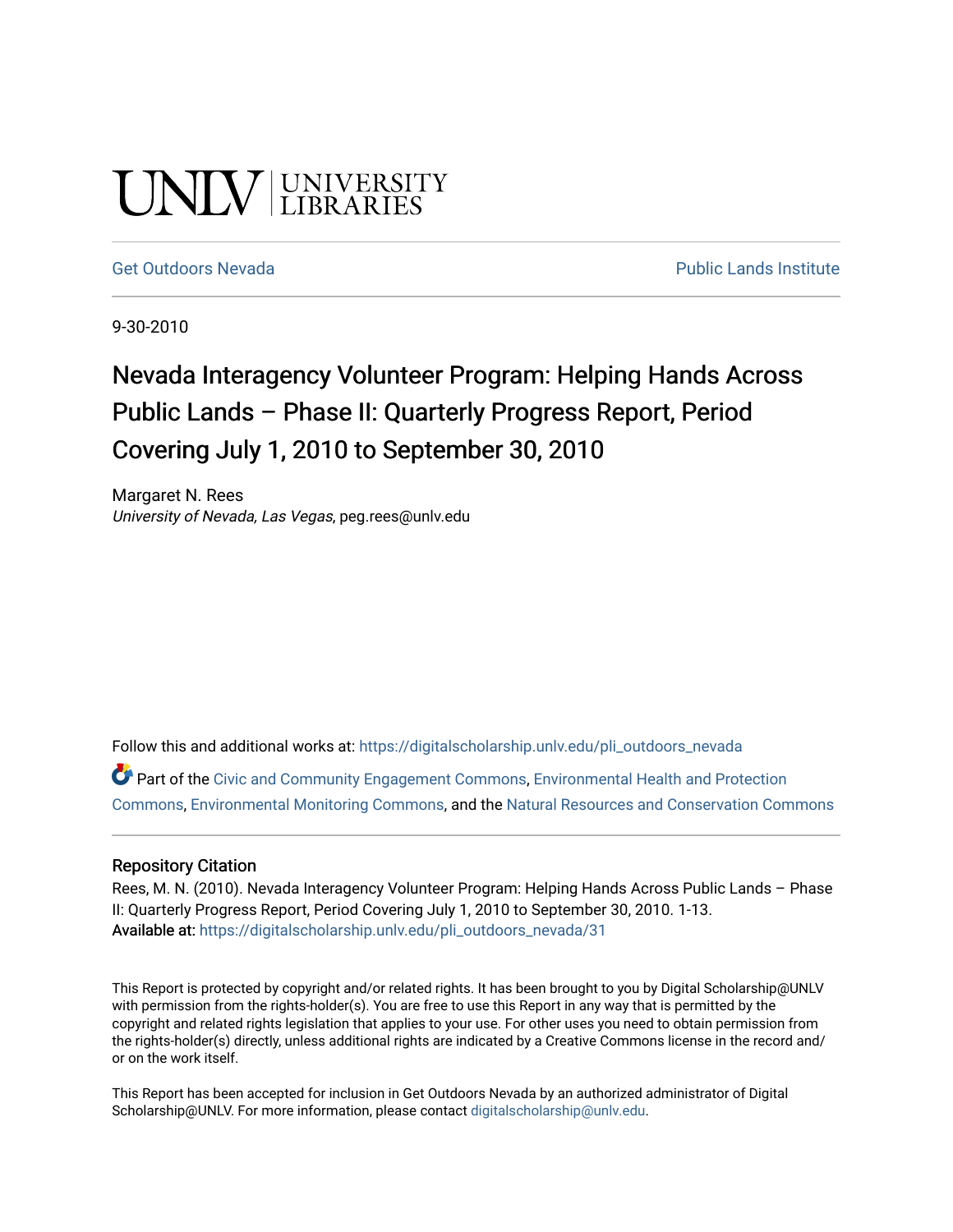

### **QUARTERLY PROGRESS REPORT**

University of Nevada, Las Vegas Period Covering July 1, 2010 to September 30, 2010

Cooperative Agreement Number H8R07060001 Task Agreement Number J8R07070001

Nevada Interagency Volunteer Program: Helping Hands Across Public Lands – Phase II

#### **Executive Summary**

- The number of records in the volunteer database increased by 0.05% over the last quarter. The database now contains 7,669 records.
- Results show an average of 1,060 visits per month, and with an average of 2,597 pages viewed per month.
- Five National Public Lands Day events have been completed.
- The Interagency Volunteer Standard Operations Manual has been updated and revised.
- Get Outdoors Nevada supported six volunteer events in a variety of ways. These events utilized 630 volunteers whom contributed 3,686 hours of service.
- Preparations for the volunteer recognition banquet continued.

#### **Summary of Attachments**

• IVP team meeting agendas

#### **Task 1. Refine and maintain a quality Web-based volunteer database.**

• The Volgistics volunteer database is now populated with 7,769 records, representing an increase 0.05% of individuals since last quarter. *(See Figure 1 on next page)*.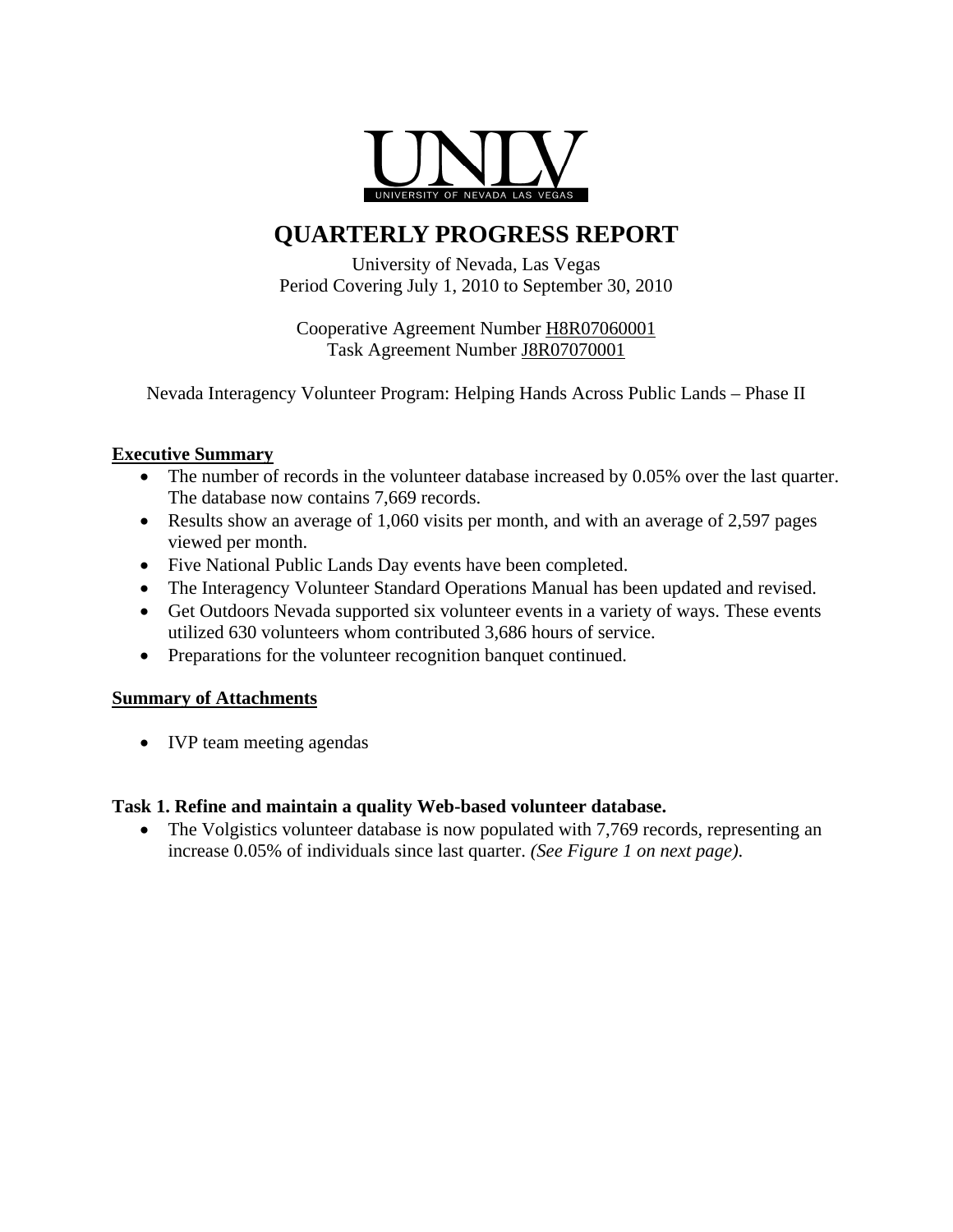

**Fig. 1 above shows increase in number of records in the database of volunteers.** 

#### **Task 2. Manage, update, and administer an IVP Website.**

The new tracking method continues to provide a more in depth look at the IVP Website. Results are as follows:

- The tracking method monitors the number of visits, page views as well as average time spent on the site and the first time visits each month. (See table below)
- The majority of the page visits and page views occur between the  $12<sup>th</sup>$  and  $23<sup>th</sup>$  of each month. This is also the time the newsletter is mailed out.
- An average of 1,060 visits per month, an average of 2,597 page views per month. (See Table 1 below.**)**

| Period                                | Number of | Number of  | Average time  | First time |
|---------------------------------------|-----------|------------|---------------|------------|
|                                       | visits    | page views | spent on site | visits     |
| July 1, 2010-July 31,<br>2010         | 1,184     | 2,764      | 00:01:49      | 56.76%     |
| Aug 1, 2010- Aug<br>31, 2010          | 619       | 1,631      | 00:01:37      | 46.53%     |
| Sept 1, 2010-Sept 31,   1,377<br>2010 |           | 3,392      | 00:02:09      | 57.01%     |

**Table 1. Number of Website Visits**

**Table 1 shows the number of visits to the website, pages viewed, time spent and first time visitors.** 

#### **Task 3. Evaluate and revise, as appropriate, Standard Operating Procedures (SOPs) for all areas of interagency volunteer management.**

During the regularly scheduled meetings the IVP team spent a considerable amount of time revising and updating the Interagency Volunteer Team Standard Operating Procedures manual as needed. All revisions and updates have been completed.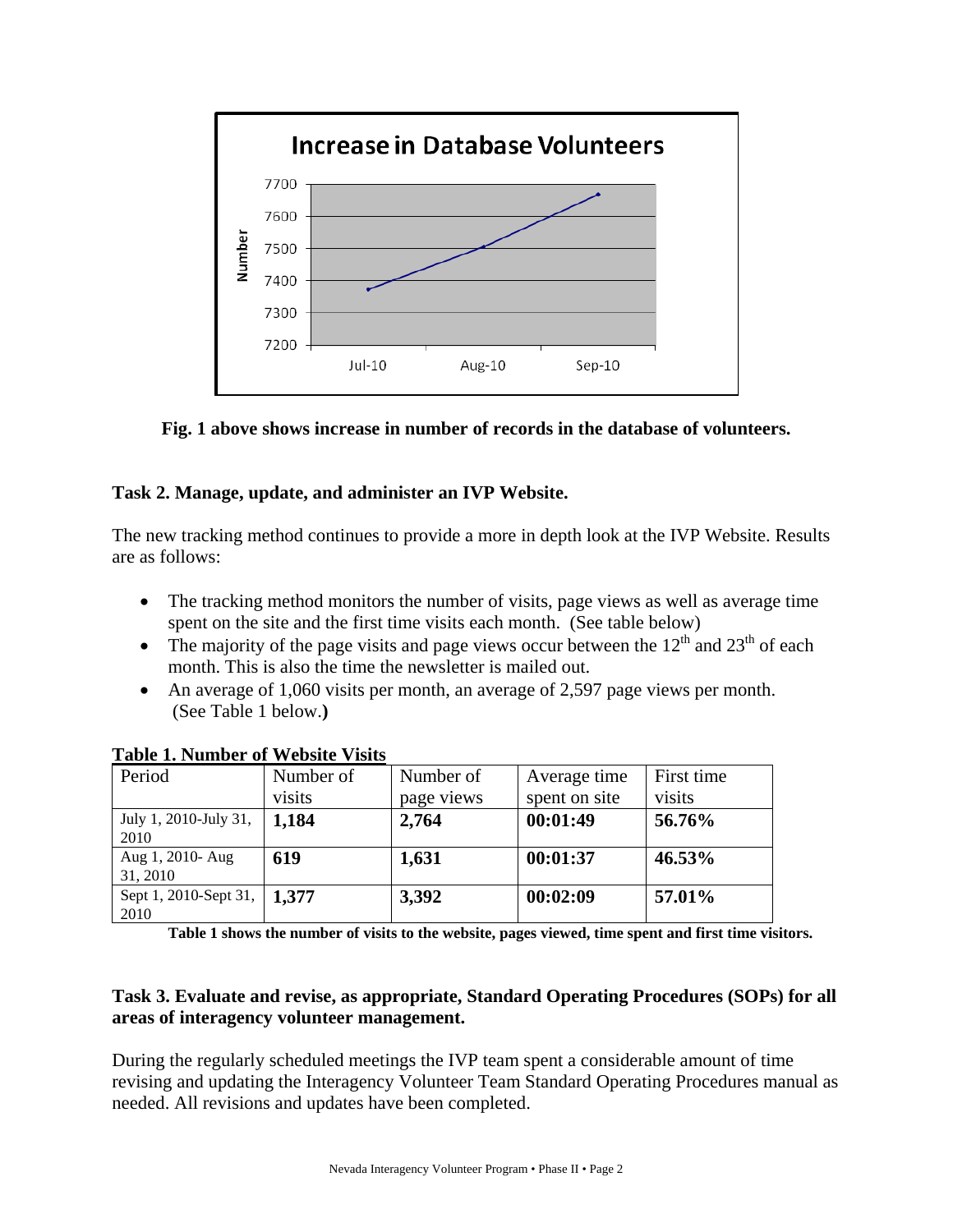#### **Task 4. Evaluate and update strategies and tools for volunteer recruitment.**

The IVP team continues to create and send out a monthly newsletter which includes information on how to volunteer for upcoming volunteer opportunities. These opportunities include episodic volunteer opportunities, as well as operation volunteer opportunities. The IVP team also continues to recruit volunteers through *volunteer.gov* and their own agency websites.

Table 2 highlights the number of volunteers recruited through Get Outdoors Nevada as well as the number of volunteers attending the events. For many of the events in which attendance was greater than the number of volunteers registered through Get Outdoors Nevada reflects additional recruitment efforts by the four agencies.

In addition, two community outreach events were attended. Staffed by the Public Lands Institute, these events are an opportunity to personally meet and recruit new people to volunteering with Get Outdoors Nevada. Table 2 contains a summary of the contacts made.

| Event Name                             | Number of              | Number added to     |  |
|----------------------------------------|------------------------|---------------------|--|
|                                        | <b>Direct Contacts</b> | <b>Mailing List</b> |  |
| Carp Rodeo                             | 176                    | 78                  |  |
| Labor Council for Latin American       | 150                    | 50                  |  |
| <b>Advancement National Convention</b> |                        |                     |  |

#### **Table 2. Community Outreach Attendance July - September**

**Table 2 shows the number of contacts made at community outreach events and the mailing list sign ups that resulted from these contacts.** 

#### **Task 5. Support Agency Departments and SNAP Teams with conservation projects that require volunteer workforce on the public lands.**

The IVP team continues to work with other SNAP teams to provide logistical support for volunteer events. The Public Lands Institute provided support for the following events which are summarized in Table 3 below.

#### **Pahranagat Valley Carp Rodeo Event**

July 17, 2010 **–** Pahranagat National Wildlife Refuge - USFWS A total of 108 youth and 184 adults participated in the 1st annual Pahranagat Carp Rodeo, initial planning for the 2nd annual carp rodeo is underway.

#### **Conservation Transfer Area Clean Up Event**

August 21, 2010**-** Conservation Transfer Area – BLM Forty volunteers, including Shadow Ridge HS students and staff, contributed 200 hours of service assisting the BLM in removing trash and debris from the Conservation Transfer Area.

#### **National Public Lands Day – Lucky Strike Canyon**

September 25, 2010 – Red Rock Canyon NCA - BLM A total of 78 volunteers assisted the BLM in successfully removed 35 cu. yards of debris and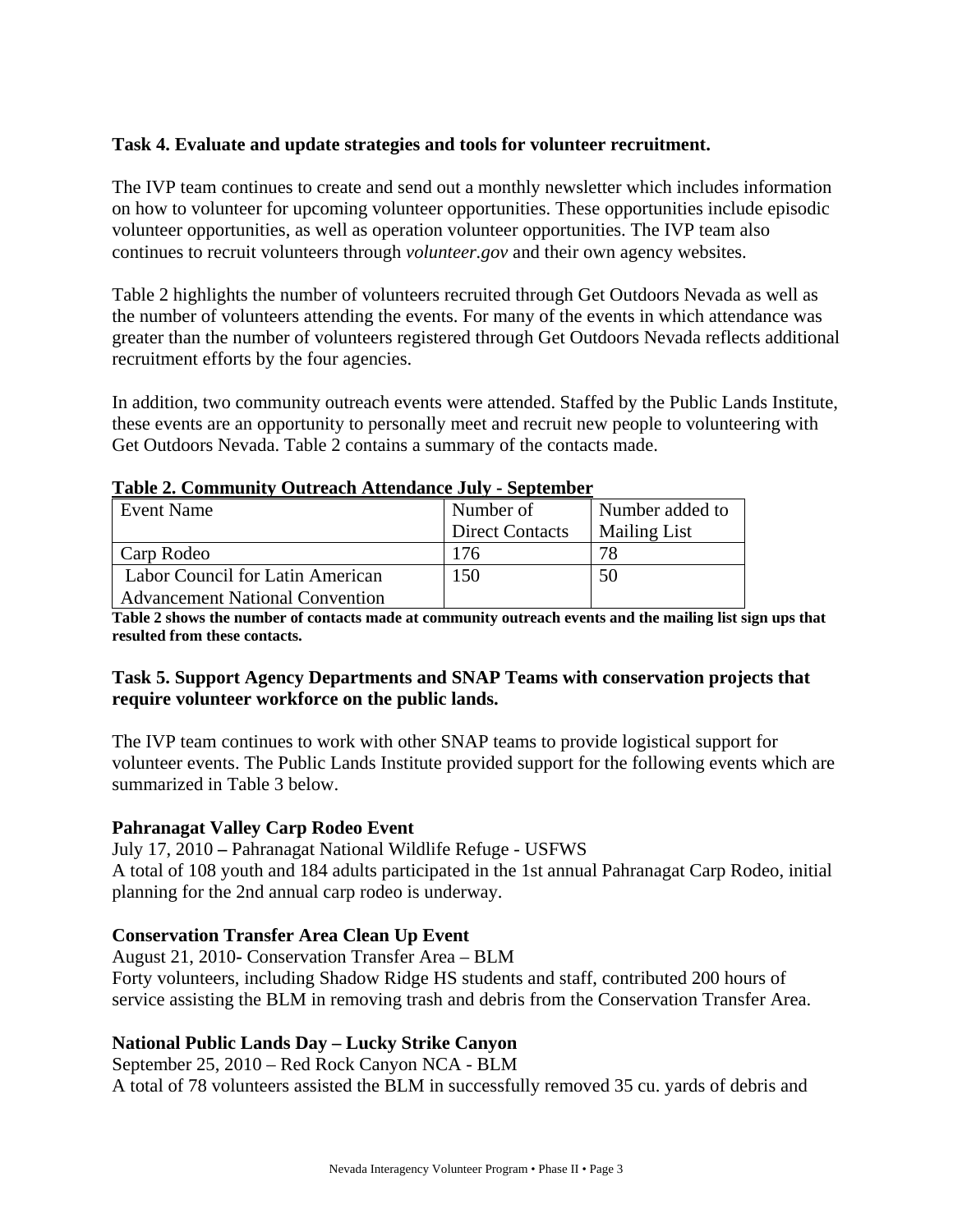installed 25 feet of post and cable.

#### **National Public Lands Day – Great Unconformity**

September 25, 2010– Great Unconformity – BLM Fifteen volunteers contributed 60 hours of service assisting the BLM in removing trash and debris from the Great Unconformity.

#### **National Public Lands Day** – **Moapa Valley**

September 25, 2010 **–** Moapa Valley - USFWS

Ten volunteers contributed 28 hours of service assisting the USFWS in planting 290, 1-gallon pots of native grasses, aquatic plants, and ash trees adjacent to the newly reconstructed Fairbanks spring outwash channel.

#### **National Public Lands Day** – **Lake Mead**

September 25, 2010 **–** Boulder Harbor - NPS

A total of 113 volunteers contributed 452 hours assisting the NPS in successfully removing 9 cubic yards of garbage and 1200 lbs of glass. This project helped to prepare the Boulder Harbor area for the Bridging America Event parking.

#### **Stewardship Saturday – Fairbanks Native Planting**

September 25, 2010- Ash Meadows - USFWS A total of 43 volunteers salvaged 117 plants in 1 gallon pots from the proposed Birdsong Loop trail and also cleared overgrown brush and other obstacles around 3000 feet of existing trail.

#### **Desert Oasis HS Clean-up**

September 25, 2010- Desert Oasis HS - BLM

Forty volunteers from Desert Oasis HS removed 20 cubic yards of debris from the vacant BLM parcel adjacent to their school.

| Date      | Agency       | Location        | Nature of<br>Work | Number of<br><b>Volunteers</b> | Accomplishments       | Total<br>Volunteer<br>Hours |
|-----------|--------------|-----------------|-------------------|--------------------------------|-----------------------|-----------------------------|
| 7/17/2010 | <b>USFWS</b> | Pahranagat      | Invasive          | 292                            | Volunteers            |                             |
|           |              | <b>NWR</b>      | <b>Species</b>    |                                | successfully removed  |                             |
|           |              |                 | Removal           |                                | carp from the         |                             |
|           |              |                 |                   |                                | Pahranagat lake.      | 2336(8x292)                 |
| 8/21/2010 | <b>BLM</b>   | Conservation    | Clean Up          | 40                             | Successfully          |                             |
|           |              | Transfer Area   |                   |                                | removed 95 cubic      |                             |
|           |              | (North End of   |                   |                                | yards of trash and    |                             |
|           |              | Decatur Rd. Las |                   |                                | debris from the area. |                             |
|           |              | Vegas)          |                   |                                |                       | 200                         |
| 9/25/2010 | <b>BLM</b>   | Lucky Strike    | Clean Up          | 78                             | Successfully          |                             |
|           |              | Canyon          |                   |                                | removed 35 cu.        |                             |
|           |              |                 |                   |                                | yards of debris and   |                             |
|           |              |                 |                   |                                | installed 25 feet of  | 312                         |

**Table 3. 2010 IVP Volunteer Events –July – September 2010**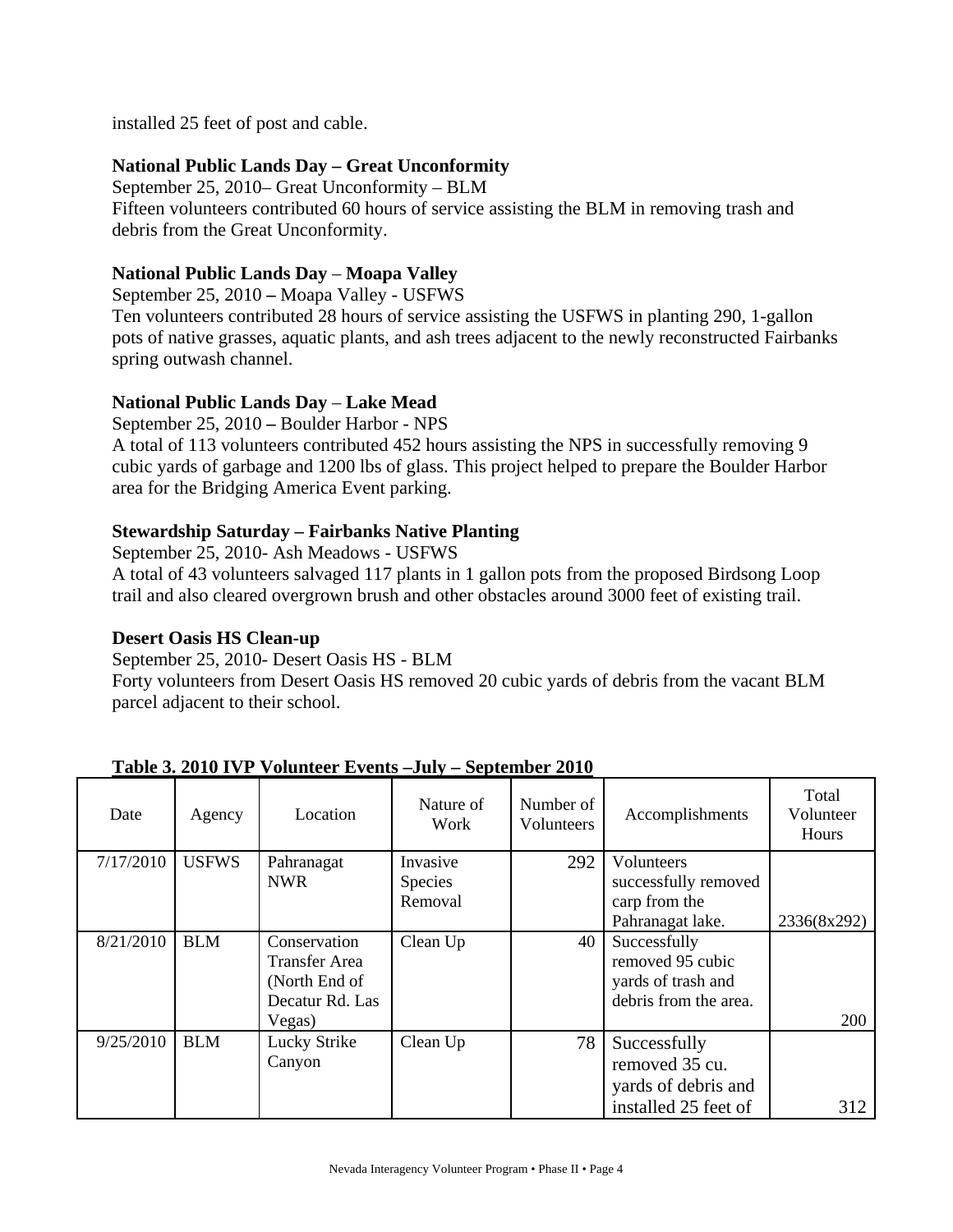|           |              |                           |                         |     | post and cable                                                                                                                                                                                                    |     |
|-----------|--------------|---------------------------|-------------------------|-----|-------------------------------------------------------------------------------------------------------------------------------------------------------------------------------------------------------------------|-----|
| 9/25/2010 | <b>NPS</b>   | <b>Boulder Harbor</b>     | Clean Up                | 113 | Successfully<br>removing 9 cubic<br>yards of garbage<br>and 1200 lbs of<br>glass                                                                                                                                  | 452 |
| 9/25/2010 | <b>BLM</b>   | Great<br>Unconformity     | Clean Up                | 15  | Volunteers<br>removed 20 cu.<br>yards of trash                                                                                                                                                                    | 60  |
| 9/25/2010 | <b>USFWS</b> | Moapa Valley              | Native seed<br>planting | 10  | 290 1-gallon pots<br>of native grasses,<br>aquatic plants, and<br>ash trees were<br>planted adjacent to<br>the newly<br>reconstructed<br>Fairbanks spring<br>outwash channel.                                     |     |
|           |              |                           |                         |     |                                                                                                                                                                                                                   | 28  |
| 9/25/2010 | <b>USFWS</b> | Ash Meadows<br><b>NWR</b> | Native seed<br>planting | 43  | Volunteers<br>salvaged 117 plants<br>in 1 gallon pots<br>from the proposed<br>Birdsong Loop trail<br>and from around<br>3000 feet of<br>existing trail they<br>cleared overgrown<br>brush and other<br>obstacles. | 142 |
| 9/30/10   | <b>BLM</b>   | Desert Oasis HS           | Clean Up                | 40  | Volunteers<br>removed 20 cu.<br>yards of trash                                                                                                                                                                    |     |
|           |              |                           |                         |     |                                                                                                                                                                                                                   | 160 |

**Table 2 shows the details of the types of events that were conducted with the assistance of the IVP team from July to September, 2009** 

**Task 6. Evaluate, refine, enhance, and deliver interagency volunteer orientation and training program.**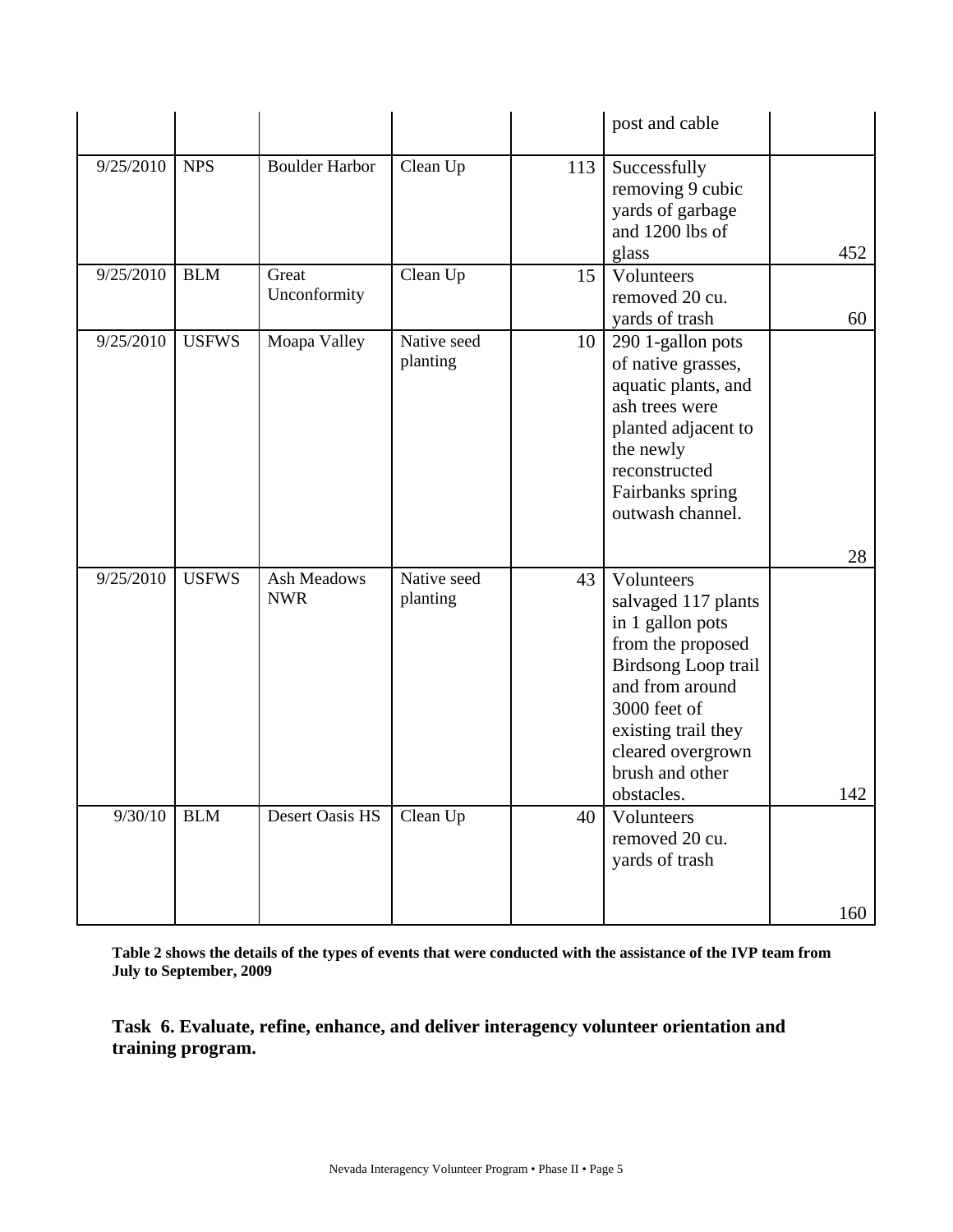No trainings were held this quarter, however, preparations for trainings have been made for this fall.

#### **Task 7. Identify possible grant and donation opportunities to help support and sustain the program.**

Public relations and outreach activities, as well as opportunities to develop new collaborative community partnerships and relationships included the following:

- Partnered with Desert Oasis High School administration for quarterly clean-ups.
- Development of a portfolio of materials that served as a mobile open house to provide information about volunteering through *Get Outdoors Nevada* to local businesses and corporations. Information about sponsoring events will be included in the materials.
- Reached out to several for-profit businesses. Met with two (Whole Foods  $&$  The Mirage) businesses to discuss opportunities for volunteer promotions as part of the mobile open house.
- National Public Lands Day was advertised through a daily memo to all 3000+ staff members of The Mirage. This encouraged individuals to visit getoutdoorsnevada.org for more information. This was published for seven consecutive days the week leading to National Public Lands Day (September 26).
- Researched various leads on possible grant opportunities based on innovative environmental programs and neighborhood builders.

#### **Task 8. Plan and implement volunteer recognition initiatives and events.**

Final preparations for the  $6<sup>th</sup>$  Annual Interagency Volunteer Program Recognition Banquet continued. The banquet is scheduled for 10/16/10 at UNLV grand ballroom.

- Over 515 invitations have been sent out; more than 120 RSVP's have been returned.
- Volunteer award banquet winners were chosen.
- Nathan Tannenbaum is scheduled to deliver the key note speech at the volunteer banquet.

Submitted by:

Margaret N. Rees, Principal Investigator Date

September 30, 2010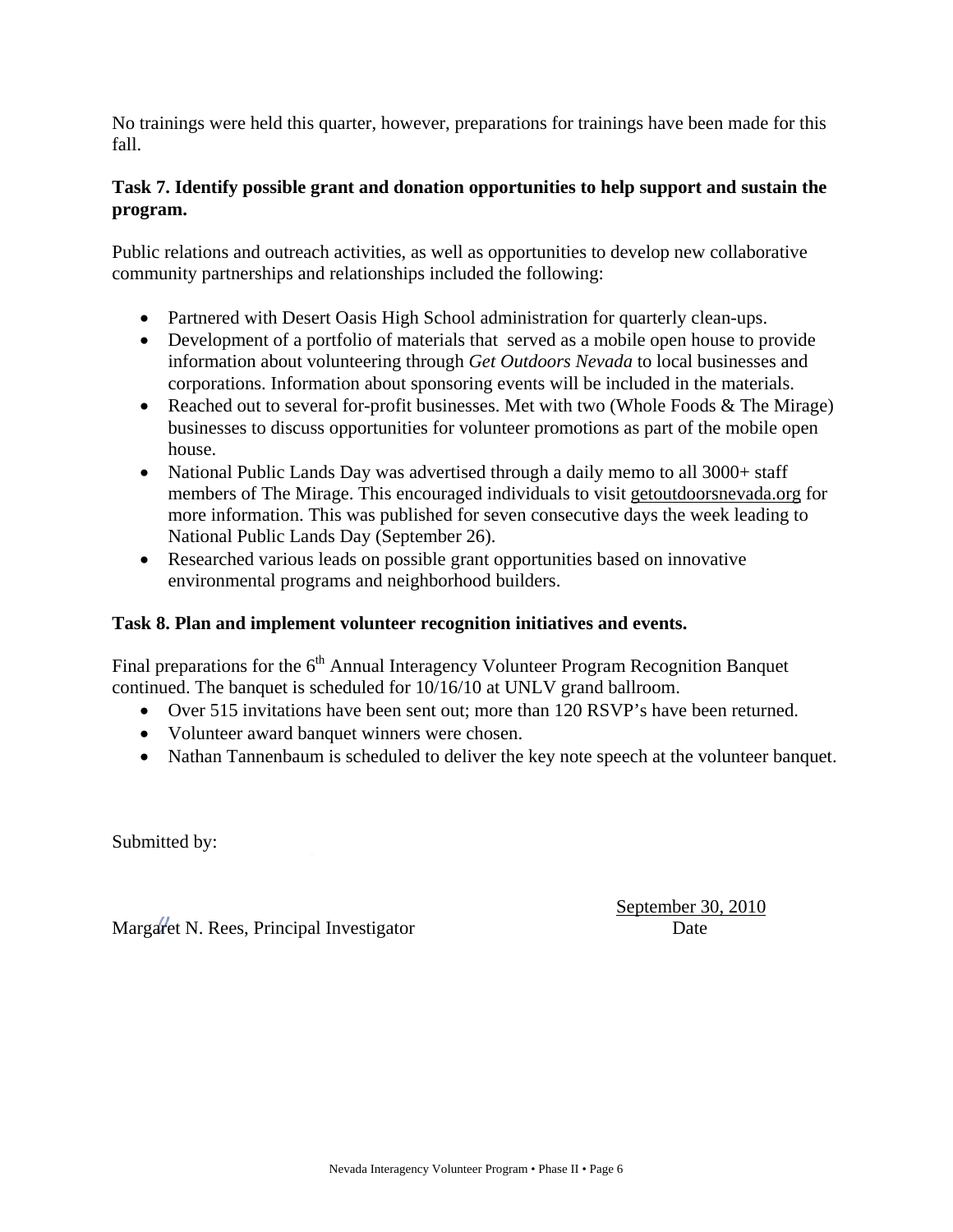# **Attachments**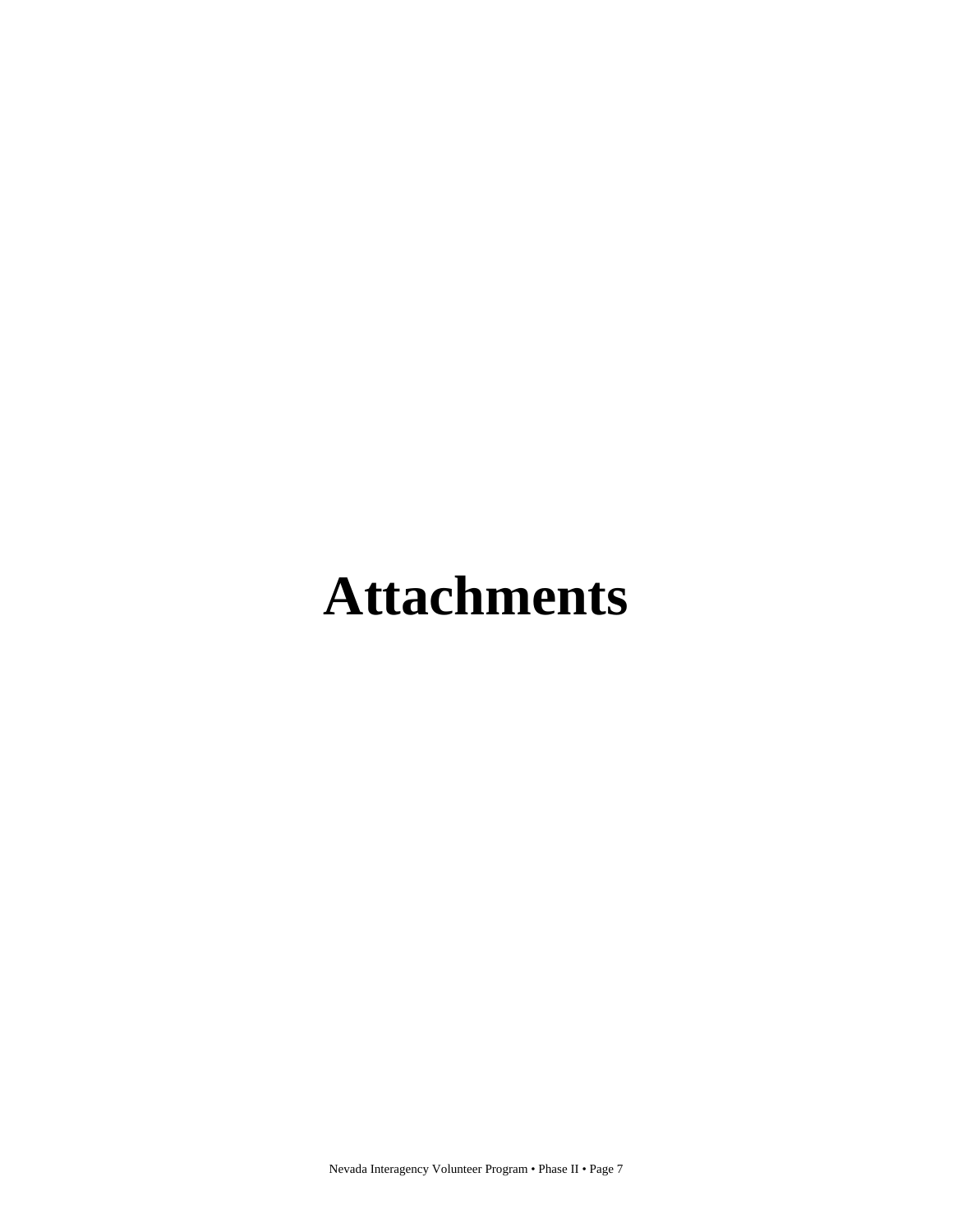## **AGENDA -IVP Meeting**

| Date:                     | July 8, 2010                                                                                                                                                                                                      |
|---------------------------|-------------------------------------------------------------------------------------------------------------------------------------------------------------------------------------------------------------------|
| <b>Meeting Location:</b>  | Interagency Building - Forest Service Conference Room                                                                                                                                                             |
| <b>Meeting Called By:</b> | Nancy Bernard (NPS) and Dan Chase (PLI)                                                                                                                                                                           |
| <b>Attendees:</b>         | Jim Cribbs (BLM) & Mark Tanaka-Sanders (BLM)<br>Angelina Yost (USFW)<br>Amy Nichols (USFS)                                                                                                                        |
| $9:00 - 9:30$             | <b>Round Table</b><br>All<br>Share what has been happening in the last few weeks regarding the Interagency<br>Volunteer Program                                                                                   |
| $9:30 - 9:45$             | <b>Review Meeting Minutes</b><br>Dan<br>Team to provide feedback regarding the last meeting minutes. Team accepts or<br>makes changes.                                                                            |
| $9:45 - 10:05$            | <b>Newsletter-August</b><br>Dan<br>Team provides feedback on the August newsletter. Team to discuss plan "B"<br>with FS (Amy) may still be out and cannot provide info by August 1 <sup>st</sup> .                |
| $10:05 - 10:25$           | <b>Automation of IVP Orientation</b><br>Dan<br>Provide update/timeline on the process and see who is available to meet with<br>Chris Ditzler and Dan about their agency section (develop a calendar)              |
| $10:25 - 10:35$           | <b>Break</b>                                                                                                                                                                                                      |
| $10:35 - 10:45$           | <b>Carp Rodeo</b><br>Angelina<br>Update team on what is happening                                                                                                                                                 |
| $10:45 - 11:30$           | <b>Banquet - Update</b><br>Dan and Joanne<br>Provide update about progress and process. Invitation and theme                                                                                                      |
| $11:30 - 11:45$           | <b>Education Team Proposal - Spring Break 2011</b><br>Nancy<br>Provide team with information on the Education's team proposal of IVP taking<br>the lead in Spring Break 2011. Not our deliverable - should we do? |
| $11:45 - 12:00$           | Time extension for Round 6, CESU extension, and Quarterly Report<br><b>Updates</b><br>Nancy<br>Provide the team with status. Quarterly reports are due to Nancy on                                                |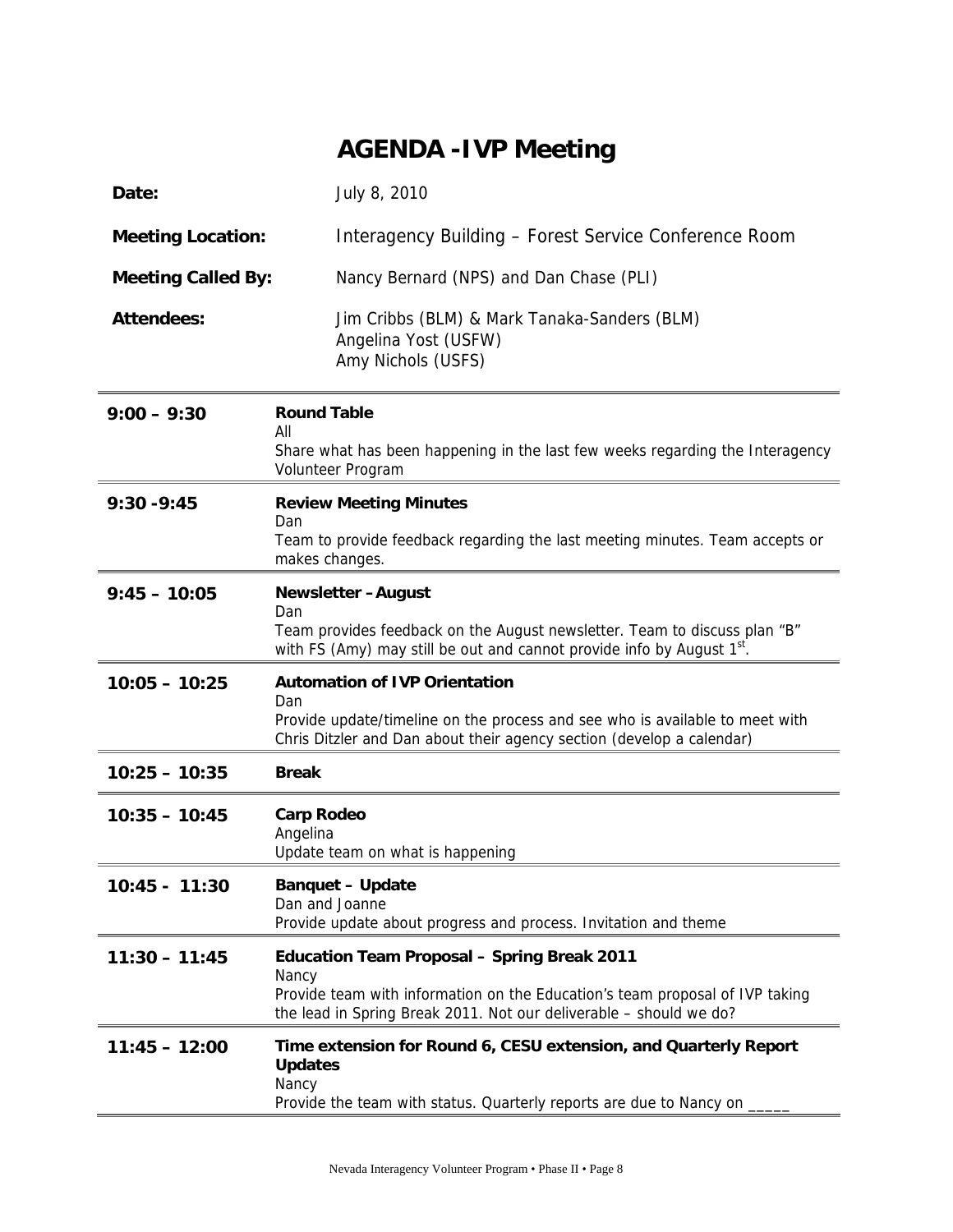| $12:00 - 1:00$ | Lunch                                                                                                                                                                                                |
|----------------|------------------------------------------------------------------------------------------------------------------------------------------------------------------------------------------------------|
| $1:00 - 2:00$  | <b>NAI</b> Conference Presentation<br>Dan and Nancy<br>Team to decide how to proceed with presentation. Do we review the previous<br>one and make updates and changes? Or, do we start from scratch? |
| $2:00 - 3:00$  | <b>Event Planning</b><br>Nancy<br>Evaluate & discuss the event list that was provided by other SNAP teams and<br>the agencies. Talk and begin planning NPLD.                                         |

#### **Action Items to bring with you at our next meeting:**

1. Bring your calendar

#### Meeting Locations –

| Angelina                         | <b>Nancy</b>       | Amy                                   | Jim             |
|----------------------------------|--------------------|---------------------------------------|-----------------|
| January 14                       | February 11        | March 4                               | April 8         |
| <b>IA Building</b><br>$F$ & $W$  | NPS HQ Conf Rm     | <b>IA Building</b><br><del>- FS</del> | <b>Red Rock</b> |
| <b>May 21</b>                    | <del>June 10</del> | July 8                                | August 12       |
| <del>IA Building - F&amp;W</del> | NPS HQ Conf Rm     | IA Building - FS                      | <b>Red Rock</b> |
| September 9                      | October 14         | November 4                            | December 9      |
| IA Building-F&W                  | NPS HQ Conf Rm     | IA Building - FS                      | <b>Red Rock</b> |

Newsletter –

|            | Month          | Due                           | Month           | Due                   | Month | Due                 |
|------------|----------------|-------------------------------|-----------------|-----------------------|-------|---------------------|
| FS         | <del>Jan</del> | Apr 1 <sup>st</sup>           | May             | April 1 <sup>st</sup> | Sept  | Aug 1 <sup>st</sup> |
| <b>BLM</b> | Feb            | Jan 1 <sup>st</sup>           | <del>June</del> | May 1 <sup>st</sup>   | Oct   | ⊸rst<br>Sept.       |
| <b>FWS</b> | Mar            | $\mathsf{Feb\text{ } 1^{st}}$ | <b>July</b>     | June 1 <sup>st</sup>  | Nov   | Oct 1 $^{\rm st}$   |
| <b>NPS</b> | April          | Mar 1 <sup>st</sup>           | Aug             | 1st<br>July 1         | Dec   | Nov $1^\text{st}$   |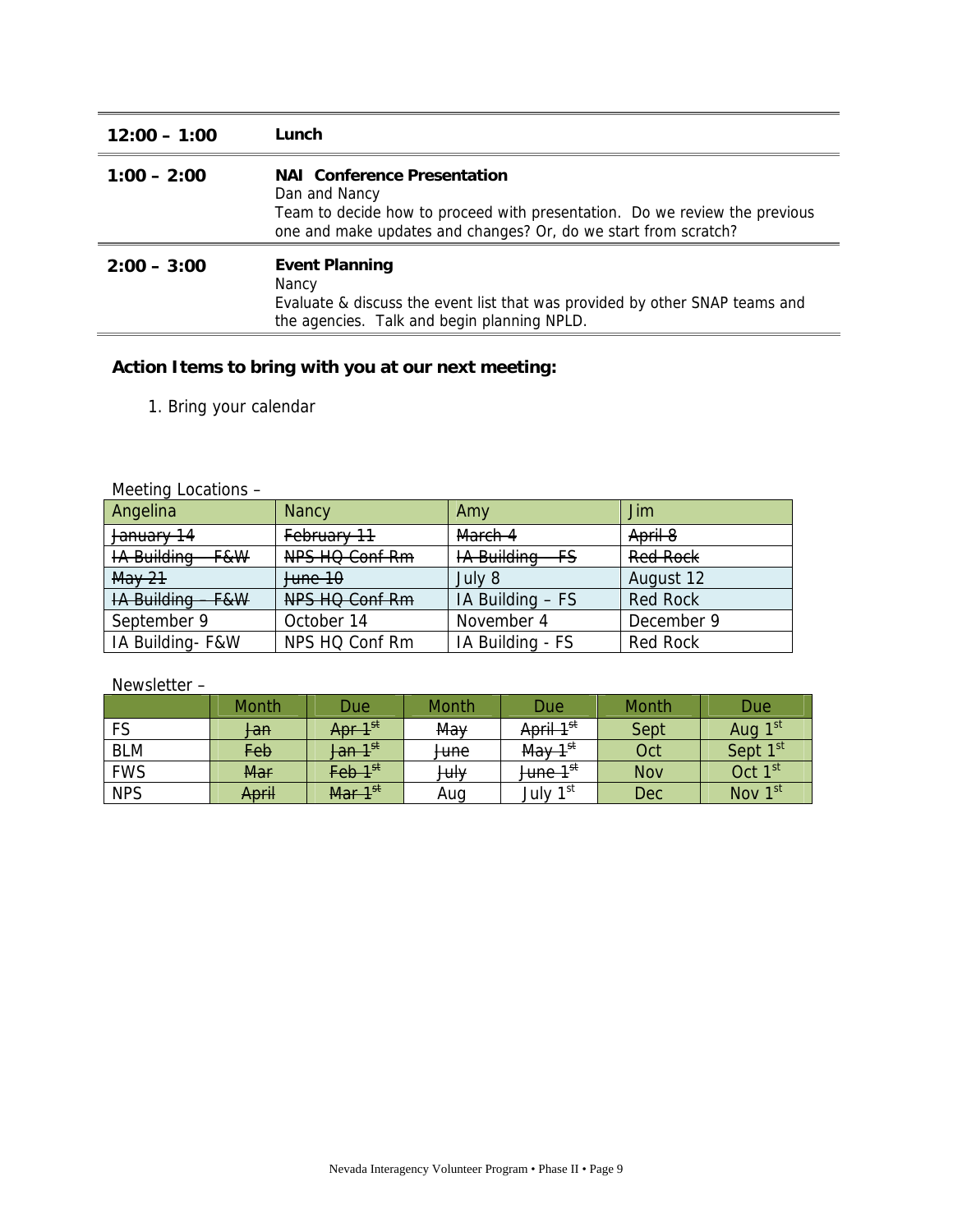# **AGENDA -IVP Meeting**

| Date:                     | August 12, 2010                                                                                                                                                                                                                                                                                                                |
|---------------------------|--------------------------------------------------------------------------------------------------------------------------------------------------------------------------------------------------------------------------------------------------------------------------------------------------------------------------------|
| <b>Meeting Location:</b>  | Red Rock – Administrative Building Conference Room                                                                                                                                                                                                                                                                             |
| <b>Meeting Called By:</b> | Nancy Bernard (NPS) and Dan Chase (PLI)                                                                                                                                                                                                                                                                                        |
| <b>Attendees:</b>         | Jim Cribbs (BLM) & Mark Tanaka-Sanders (BLM)<br>Angelina Yost (USFW)<br>Amy Nichols (USFS)                                                                                                                                                                                                                                     |
| $9:00 - 10:30$            | <b>Banquet - Update</b><br><b>Tammy Gerber</b><br>Provide update about progress and process.<br>Invitation ideas<br>$\bullet$<br>$20 - 99$ hours and $100+$ volunteers – invitee list review<br>Rough draft of banquet script<br>$\bullet$<br>Guest speaker status<br>٠<br>Center piece ideas<br>Donation items<br>Other items |
| $10:30 - 10:45$           | <b>Break</b>                                                                                                                                                                                                                                                                                                                   |
| $10:45 - 10:55$           | <b>Review Meeting Minutes</b><br>Dan<br>Team to provide feedback regarding the last meeting minutes. Team<br>accepts or makes changes.                                                                                                                                                                                         |
| $10:55 - 11:10$           | <b>Newsletter – September</b><br>Dan<br>Status of August newsletter. Team provides feedback on the September<br>newsletter.                                                                                                                                                                                                    |
| $11:10 - 11:15$           | <b>Automation of IVP Orientation</b><br>Dan<br>Provide update/timeline on the process and see who is available to meet<br>with Chris Ditzler and Dan about their agency section (develop a<br>calendar)                                                                                                                        |
| $11:15 - 11:45$           | <b>Round Table</b><br>All<br>Share what has been happening in the last few weeks regarding the<br><b>Interagency Volunteer Program</b>                                                                                                                                                                                         |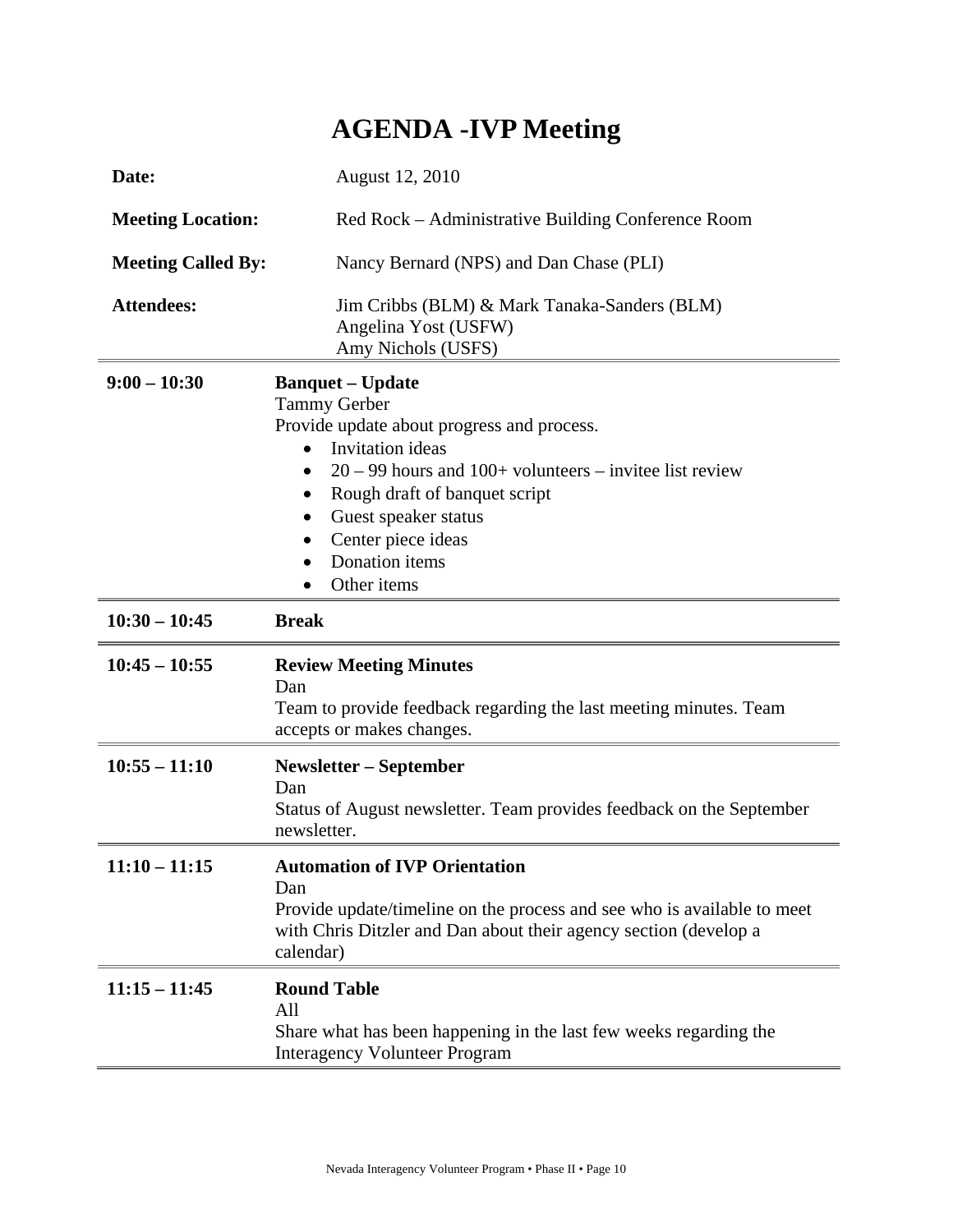| $11:45 - 12:00$ | <b>Carp Rodeo</b><br>Angelina<br>Update team on what happened - accomplishment                                                                               |
|-----------------|--------------------------------------------------------------------------------------------------------------------------------------------------------------|
| $12:00 - 1:00$  | Lunch                                                                                                                                                        |
| $1:00 - 2:00$   | <b>Event Planning</b><br>Nancy<br>Evaluate & discuss the event list that was provided by other SNAP teams<br>and the agencies. Talk and begin planning NPLD. |
| $2:00 - 3:00$   | <b>NAI</b> Conference Presentation<br>Dan and Nancy<br>Team to review previous presentation. Team to decide on how to move<br>forward?                       |

## **Action Items to bring with you at our next meeting:**

- 2. Bring your calendar
- 3. Need to bring your invitee list with you for the 2 categories
	- a.  $20 99$  hours
	- b. 100+ hours
- 4. Events for the calendar
- 5. Reminder next meeting to discuss Award Nominations

| Angelina                      | Nancy          | Amy                                   | Jim             |
|-------------------------------|----------------|---------------------------------------|-----------------|
| January 14                    | February 11    | March 4                               | April 8         |
| IA Building<br><b>F&amp;W</b> | NPS HQ Conf Rm | IA Building<br>$\overline{\text{FS}}$ | <b>Red Rock</b> |
| $\text{May } 21$              | June 10        | Julv <sub>8</sub>                     | August 12       |
| IA Building<br><b>F&amp;W</b> | NPS HQ Conf Rm | IA Building - FS                      | <b>Red Rock</b> |
| September 9                   | October 14     | November 4                            | December 9      |
| IA Building-F&W               | NPS HQ Conf Rm | IA Building - FS                      | Red Rock        |

#### Meeting Locations – 2010

#### Newsletter – 2010

|            | Month          | Due                         | Month       | Due                                          | Month | Due                       |
|------------|----------------|-----------------------------|-------------|----------------------------------------------|-------|---------------------------|
| FS         | <del>Jan</del> | -1 St<br>Apr +              | May         | 1 St<br>$^{\bullet}$ 1<br><del>April 1</del> | Sept  | 1 St<br>Aug               |
| <b>BLM</b> | Feb            | $\int$ an $1^{st}$          | <b>June</b> | 1 St<br>May                                  | Oct   | 1 st<br>Sept              |
| <b>FWS</b> | <b>Mar</b>     | $\text{Feb } 1^{\text{st}}$ | July        | 1 St<br><del>June 1</del>                    | Nov   | - 1 St<br>Oct             |
| <b>NPS</b> | April          | Mar 1 <sup>st</sup>         | Aug         | 1 St<br>Julv                                 | Dec   | $\sim$ 1 St<br><b>Nov</b> |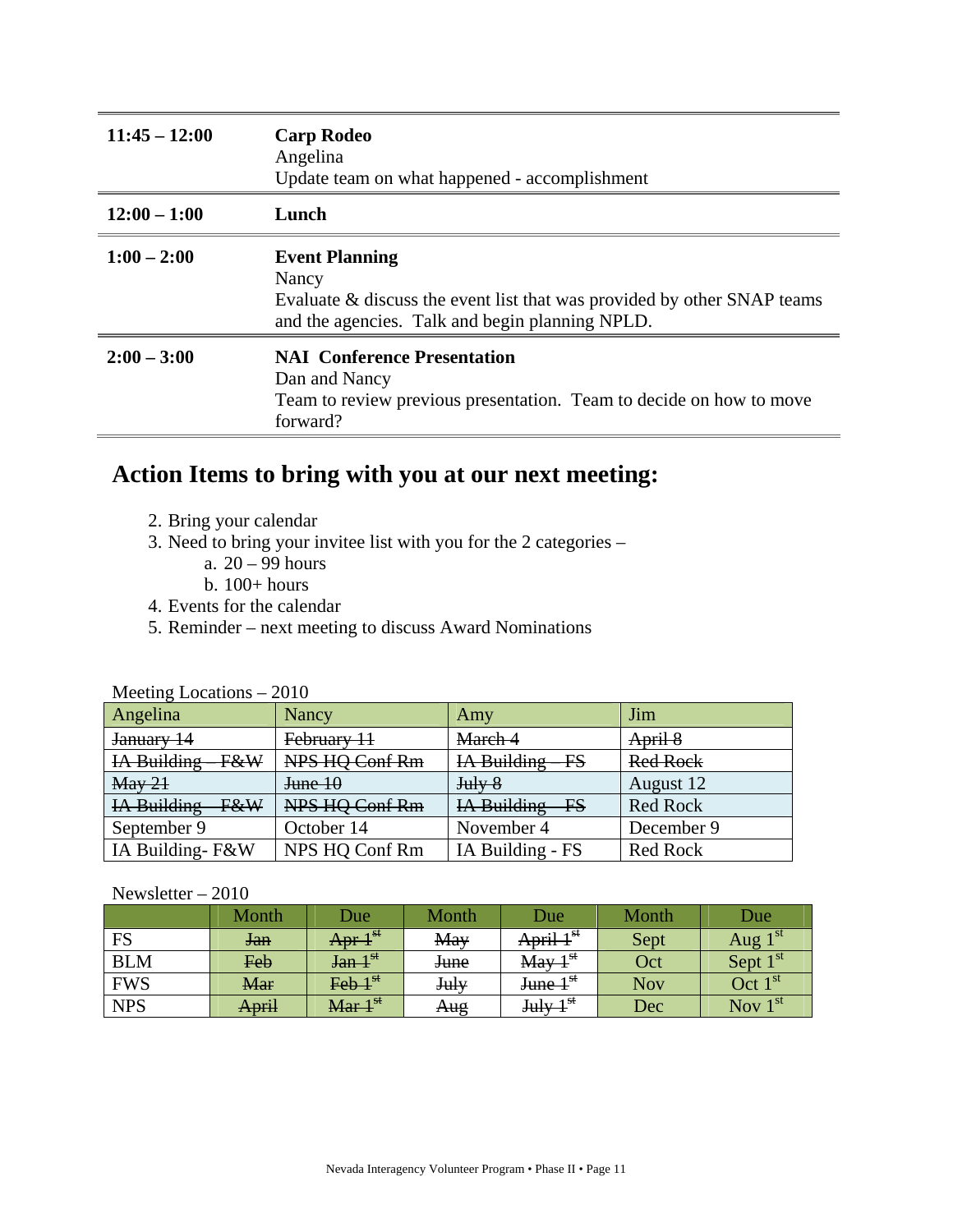# **AGENDA -IVP Meeting**

| Date:                     | September 9, 2010                                                                                                                                                                                                                                                                        |  |  |  |  |  |
|---------------------------|------------------------------------------------------------------------------------------------------------------------------------------------------------------------------------------------------------------------------------------------------------------------------------------|--|--|--|--|--|
| <b>Meeting Location:</b>  | Interagency Building – Fish and Wildlife Conference Room                                                                                                                                                                                                                                 |  |  |  |  |  |
| <b>Meeting Called By:</b> | Nancy Bernard (NPS) and Dan Chase (PLI)                                                                                                                                                                                                                                                  |  |  |  |  |  |
| <b>Attendees:</b>         | Jim Cribbs (BLM) & Mark Tanaka-Sanders (BLM)<br>Angelina Yost (USFW)<br>Amy Nichols (USFS)                                                                                                                                                                                               |  |  |  |  |  |
| $9:00 - 10:30$            | <b>Banquet – Update</b><br><b>Tammy Gerber</b><br>Provide update about progress and process.<br>Invitation<br>$\bullet$<br>Final invitee list review<br>$\bullet$<br>Rough draft of banquet script<br>$\bullet$<br>Guest speaker status<br>Center piece<br>Donation items<br>Other items |  |  |  |  |  |
| $10:30 - 10:45$           | <b>Break</b>                                                                                                                                                                                                                                                                             |  |  |  |  |  |
| $10:45 - 12:15$           | <b>IVP Awards Nomination</b>                                                                                                                                                                                                                                                             |  |  |  |  |  |
|                           | Nancy<br>Review nominations for the following categories and select award<br>recipients-<br>Volunteer of the Year (30 minutes)<br>Group of the Year (30 minutes)<br>٠<br>Sponsor of the Year (30 minutes)                                                                                |  |  |  |  |  |
| $12:15 - 12:45$           | Lunch - Please bring lunch so we can continue to review nominations<br>after a short break.                                                                                                                                                                                              |  |  |  |  |  |
| $12:45 - 2:15$            | <b>IVP Awards Nomination - Continue</b><br>Nancy<br>Review nominations for the following categories and select award<br>recipients-<br>Lifetime (30 minutes)<br>Supervisor of the Year (30 minutes)<br>Special Award (30 minutes)                                                        |  |  |  |  |  |